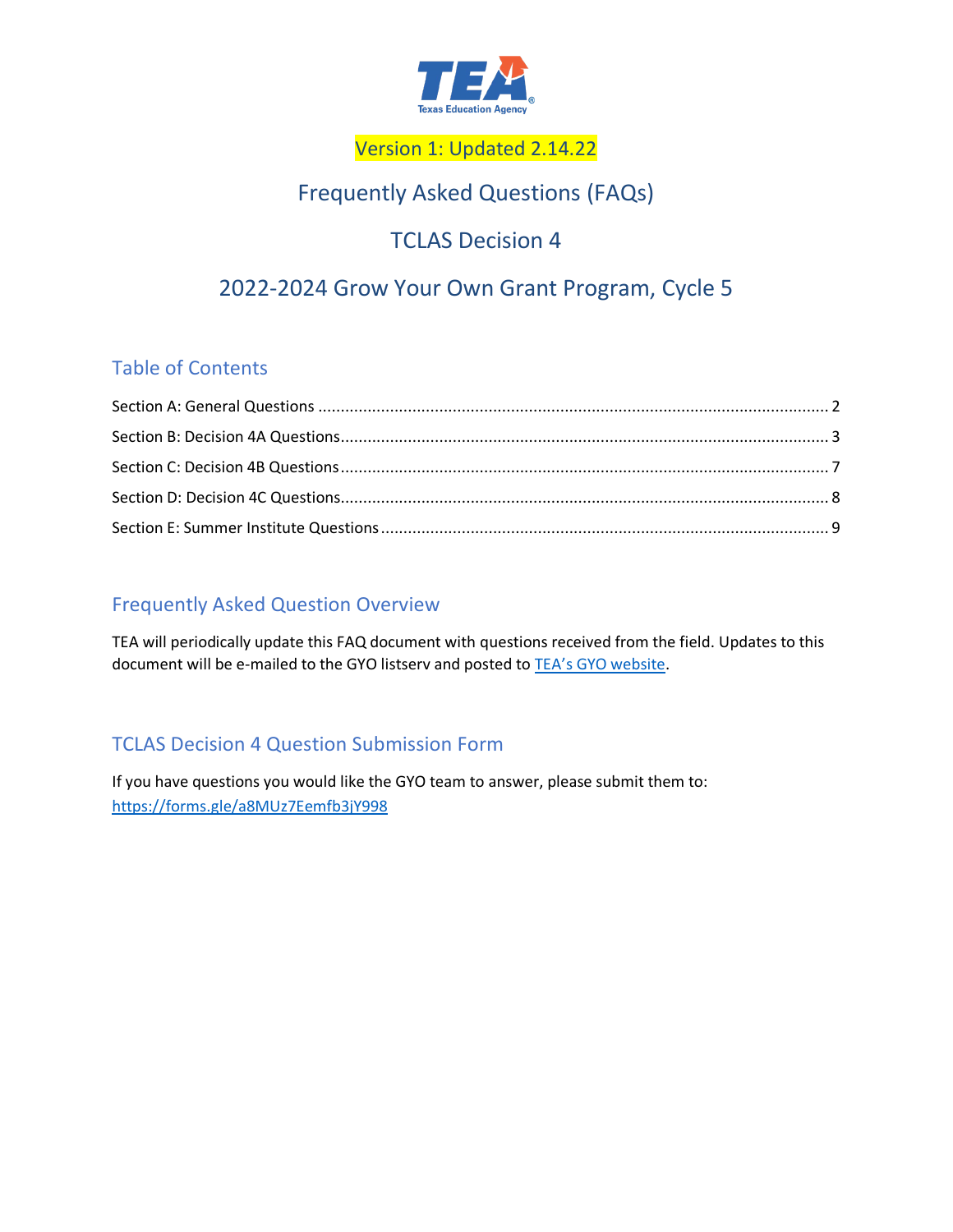

# <span id="page-1-0"></span>Section A: General Questions

#### Question A-1

Our district was awarded different amounts for 4A, 4B, and 4C. What does this mean for us?

#### Question A-1

This depends on what was included in your application. Please refer to your application and page 21 of the [TCLAS Guidance Document.](https://tea.texas.gov/sites/default/files/covid/TCLAS-Guidance-Document.pdf)

#### Question A-2

Our LEA originally turned down funding for 4C and we currently have a greater demand from paraprofessionals for 4A than we originally anticipated. Can we recover the money we turned down for 4C and apply it to 4A?

#### Answer A-2

<span id="page-1-1"></span>No. Once an LEA declines funding, TEA is unable to increase funding or issue new awards within TCLAS Decision 4.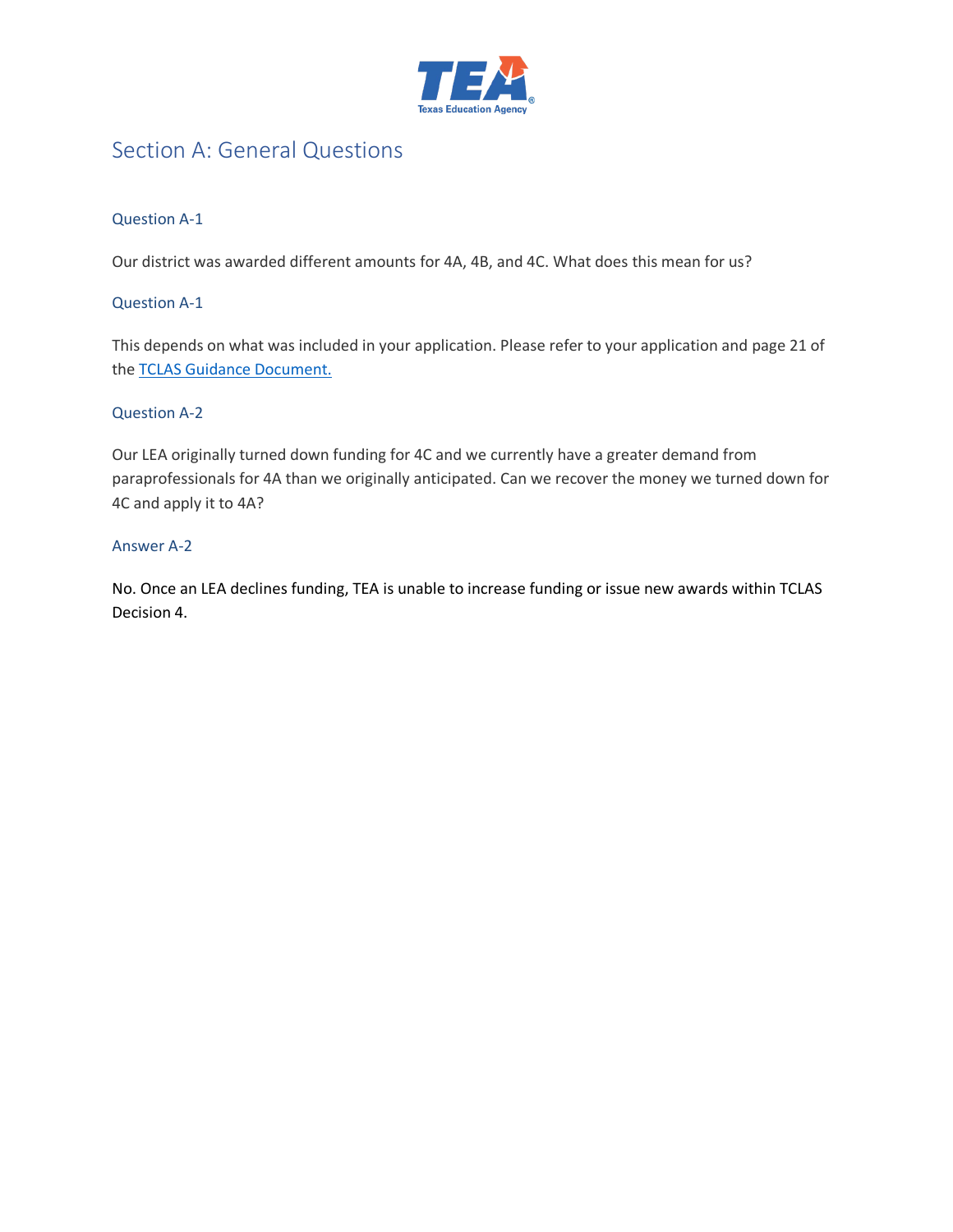

### Section B: Decision 4A Questions

#### Question B-1

How do LEAs fund paraprofessional tuition and fees? Are candidate stipends disbursed through payroll or accounts payable?

#### Answer B-1

To some extent, this is a district decision. Please confer with your district business office, and refer to the [Budgeting Costs Guidance Handbook](https://tea.texas.gov/sites/default/files/budgeting_costs_guidance_handbook.pdf) regarding payment for completion:

- If the paraprofessional is a district employee, and if the district will pay the tuition on their behalf, budget this under **contracted services (6200).**
- If the paraprofessional is a district employee who will pay their own tuition and then receive reimbursement distributions, budget this under **contracted services (6200).**
- If the LEA will pay the university directly for tuition and fees, this falls under **contracted services (6200).**
- All living stipends paid directly to candidates will be coded as **payroll costs (6100)**.

#### Question B-2

Is it mandatory for LEAs to grant 4A stipend recipients paid release time? Must LEAs allow stipend recipients to attend class during the workday?

#### Answer B-2

Each LEA is expected to allow schedule flexibility. An LEA may choose to provide 4A candidates paid release time and allow them to attend class during the workday. The type of candidate support needed likely depends on district- and campus-specific context, including the candidate's responsibilities and schedule. The LEA should provide schedule flexibility, as needed, so each candidate is able to fulfill the requirements of the grant.

#### Question B-3

We are wondering if the following specific assurance can be waived. "*All certification-only candidates will be certified by the same partner Educator Preparation Program (EPP) as a cohort managed collaboratively by the LEA and EPP.*"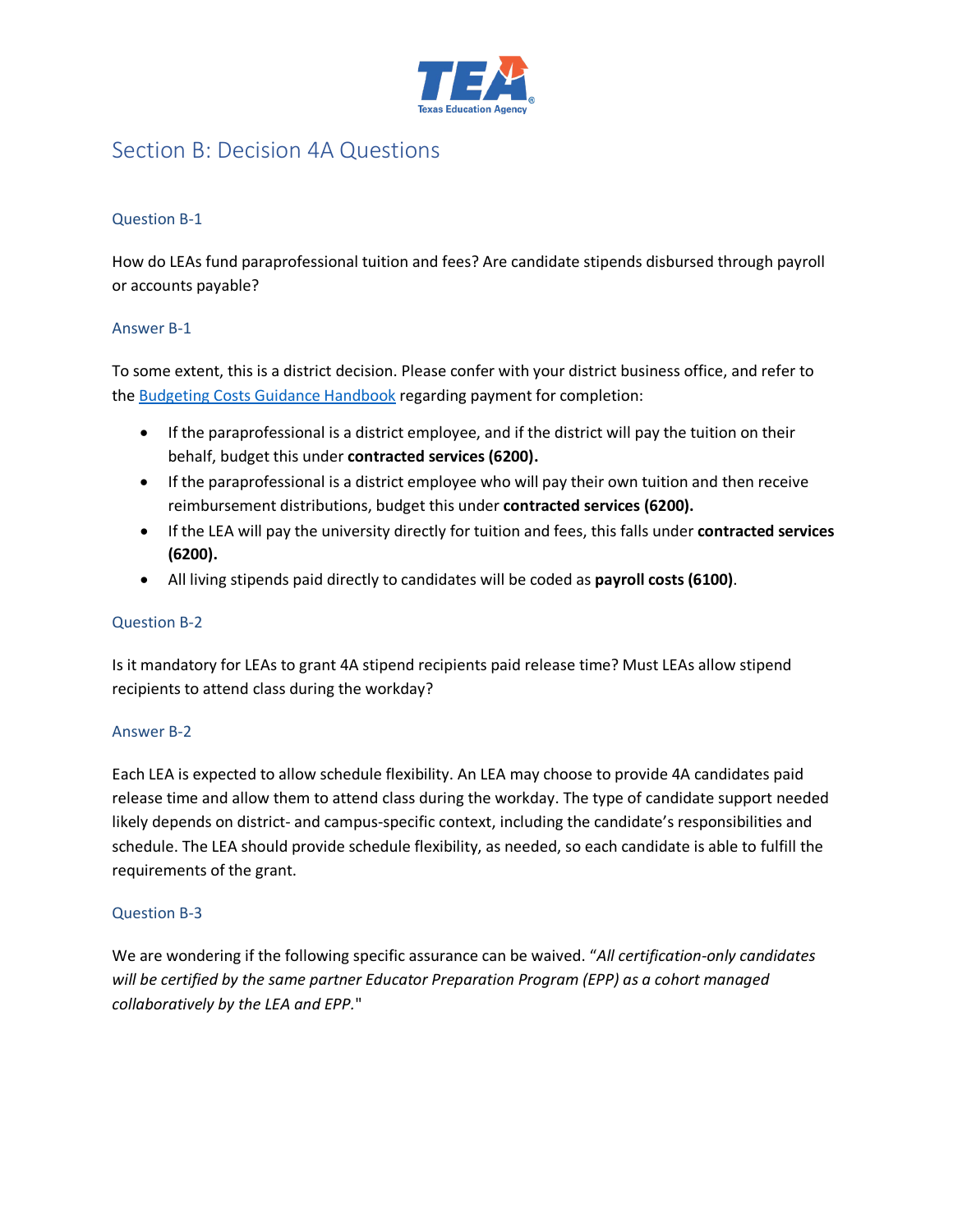

#### Answer B-3

Yes, this requirement has been waived by TEA. TEA will issue an official errata in the near future. It is up to the discretion of the LEA whether certification-only candidates will be certified by the same partner Educator Preparation Program (EPP) as a cohort or not.

#### Question B-4

The [Grow Your Own Pre-Requisite for Stipend Recipients Document](https://tea.texas.gov/sites/default/files/gyo-stipend-recipient-pre-requisites.pdf) states that, "*Candidates must already have a minimum of 75 credit hours towards a bachelor's degree.*" By which date does this statement apply?

#### Answer B-4

All candidates must have a minimum of 75 credit hours towards a bachelor's degree prior to the start of the employing district's Fall 2022 semester.

#### Question B-5

Do all paraprofessionals seeking bachelor's degrees have to go through the same college or university? Is our MOU process limited to only one institutional partner?

#### Answer B-5

No. More than one college or university is allowed. Each LEA must complete an MOU with each Educator Preparation Program (EPP) certifying the candidates. If a candidate is completing bachelor's degree from one university and attending a different institution to earn a teaching certification, the LEA only needs to secure an MOU with the EPP. All EPP's must have a status of Accredited, Accredited-Not Rate, or Accredited-Warned.

#### Question B-6

Which components of the MOU pertain to Decision 4A?

#### Answer B-6

#### **MOUs Required for Decision 4A:**

Between the LEA and each paraprofessional candidate receiving a stipend (maximum of 6 per LEA).

Between the LEA and each EPP or alternative certification program (maximum of 6 per LEA).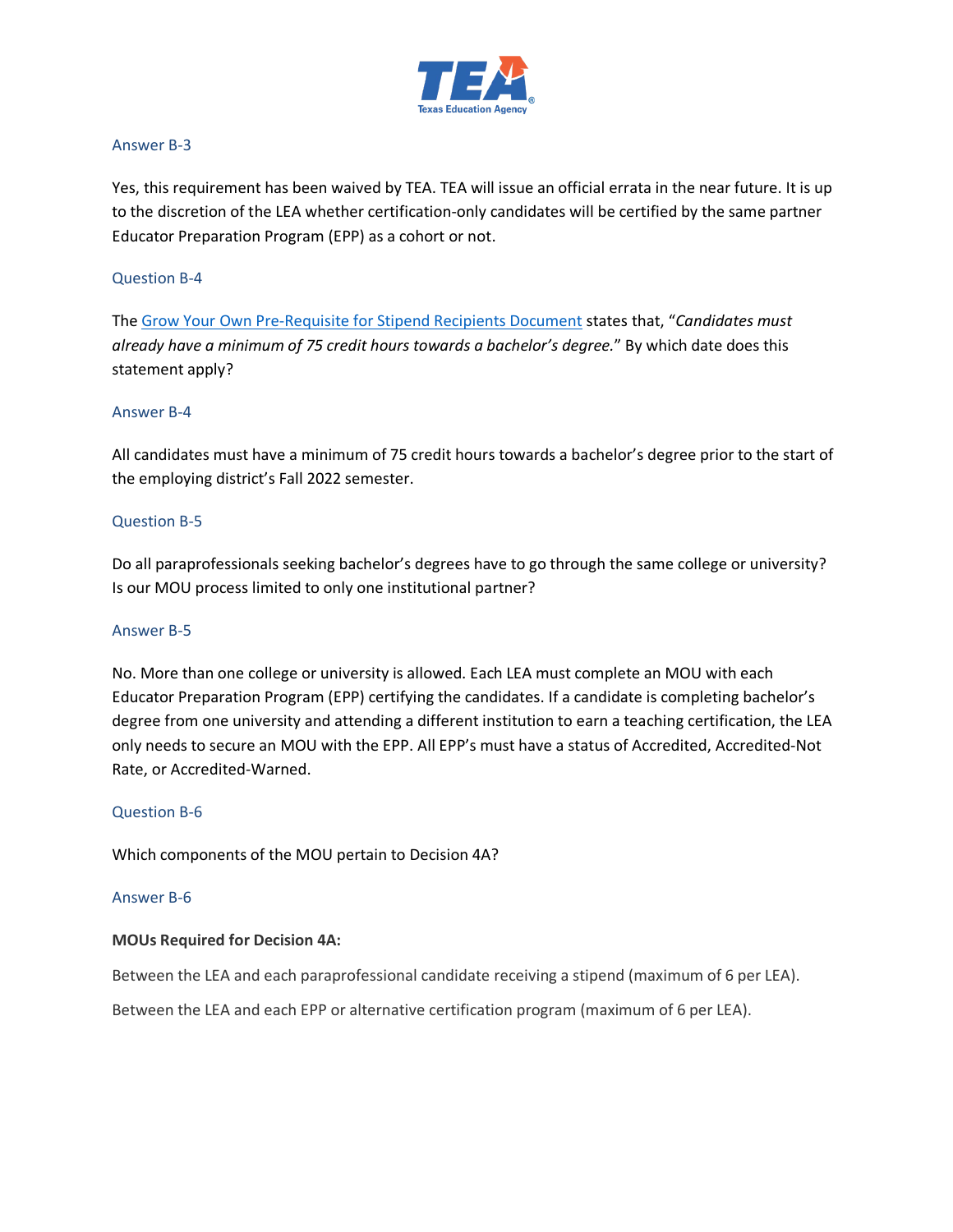

#### Question B-7

What are our options for awarding funds for Decision 4A?

#### Answer B-7

The funding amount for 4A is split into two categories: (1) tuition, fees, and living stipends and (2) indirect plus administrative costs for the LEA.

#### **For Bachelor's degree and certification candidates:**

The \$19,000 awarded for candidates completing both a bachelor's degree and certification is split in the following ways:

- (1) \$18,000 to cover tuition, fees, and living stipends and
- (2) \$1,000 to cover the LEA's indirect and/or administrative costs related to the grant.

#### **For certification only candidates:**

The \$8,000 awarded for candidates pursuing certification only is split in the following ways:

- (1) \$7,500 for tuition, fees, and living stipends and
- (2) \$500 to cover the LEA's indirect and/or administrative costs related to the grant.

The stipends are to be delivered to the candidate and/or university at least once each year of participation.

Each LEA will outline in their MOU the process for reimbursing candidates or paying universities directly on behalf of the candidate. Any funding out of the \$18,000 or \$7,500 that is not needed to cover tuition and fees is considered an additional living stipend for the candidate. Funding from this amount should not be transferred to administrative or indirect costs. Refer to question and answer B-1 for information regarding payroll and contracted services budget categories.

#### Question B-9

Can we issue 4A candidate stipends in one lump sum payment at the end of the year?

#### Answer B-9

You may choose to pay 4a candidates in one lump sum payment at the end of each academic year. Please make sure that is clearly stated in the MOU. The vision of the grant is to provide Texas paraprofessionals with financial relief during the grant timeline as this is a barrier to certification and degree completion for many. The \$18,000 stipend for candidates pursuing their bachelor's degree plus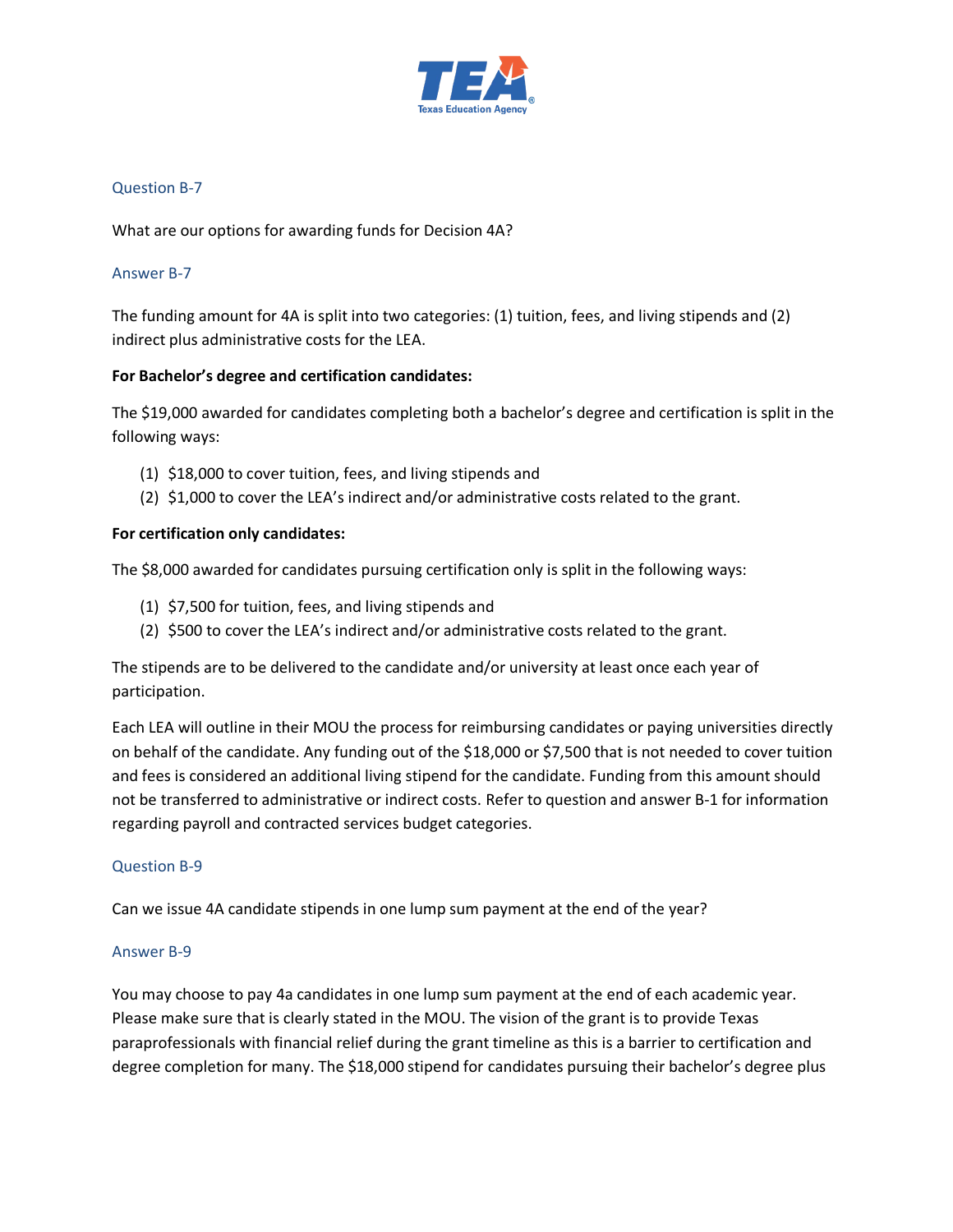

certification should be approximately \$9,000 each year. The \$7,500 stipend for candidates pursuing only certification should be approximately \$3,750 each year.

#### Question B-10

Can Decision 4A paraprofessional begin coursework in the Spring of 2022?

#### Answer B-10

Yes, Decision 4A paraprofessional stipend recipients may begin coursework and certification work this Spring of 2022 semester. The earlier they complete their requirements the better for them and for your district. Decision 4B teacher stipends and Decision 4C Education and Training programs must begin in the Fall of 2022.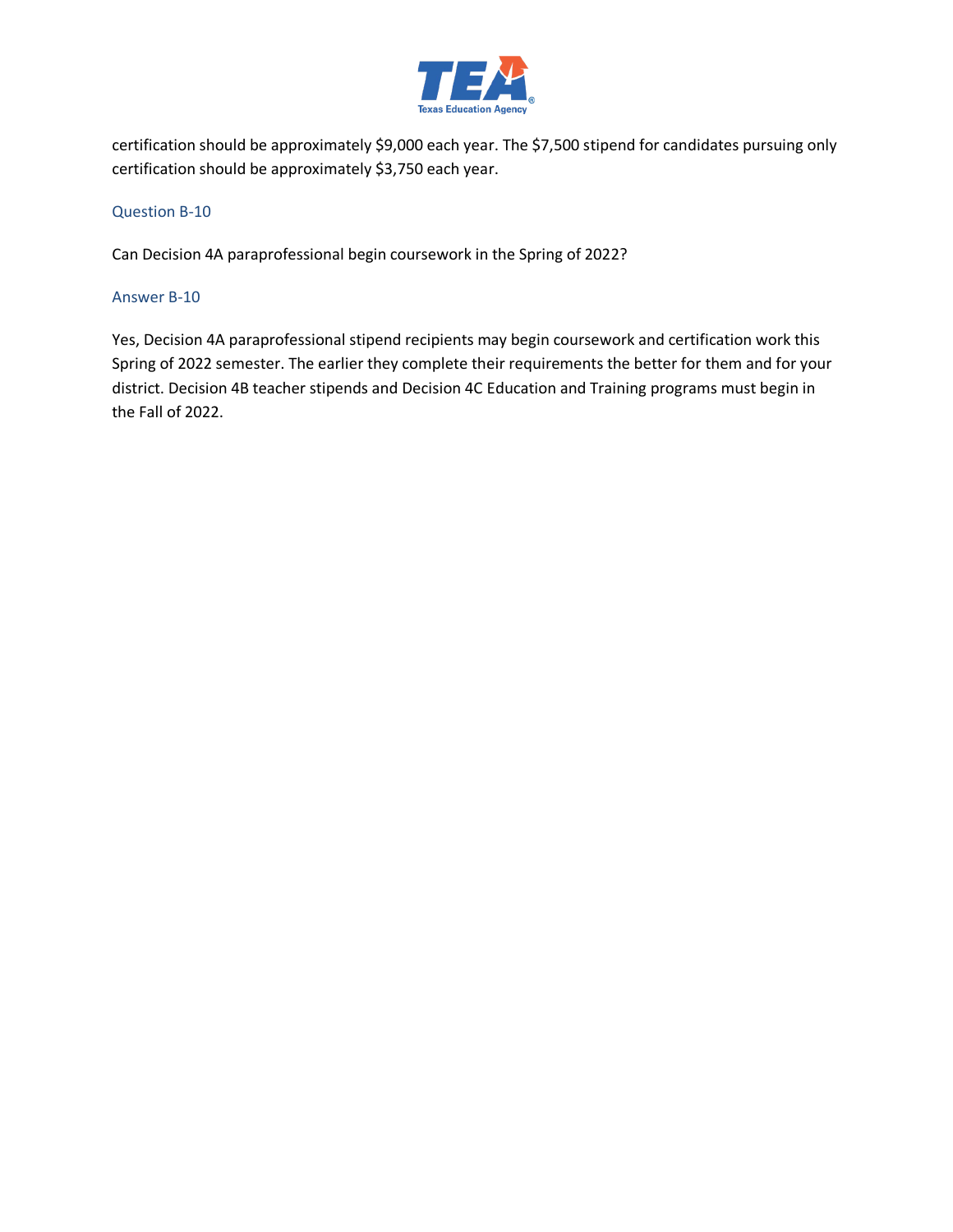

# <span id="page-6-0"></span>Section C: Decision 4B Questions

#### Question C-1

Please explain the difference between the \$5,000 and \$10,000 stipends for Decision 4B.

#### Answer C-1

The \$5,000 award is designated as a two-year stipend for any certified educator who is teaching nondual credit courses. This amount breaks down to \$2,500 per year or \$1,250 per semester. The \$10,000 award is designated as a two-year stipend for any certified educator (with a master's degree) who is teaching courses in which high school students can earn dual credit. This amount breaks down to \$5,000 each year or \$2,500 each semester.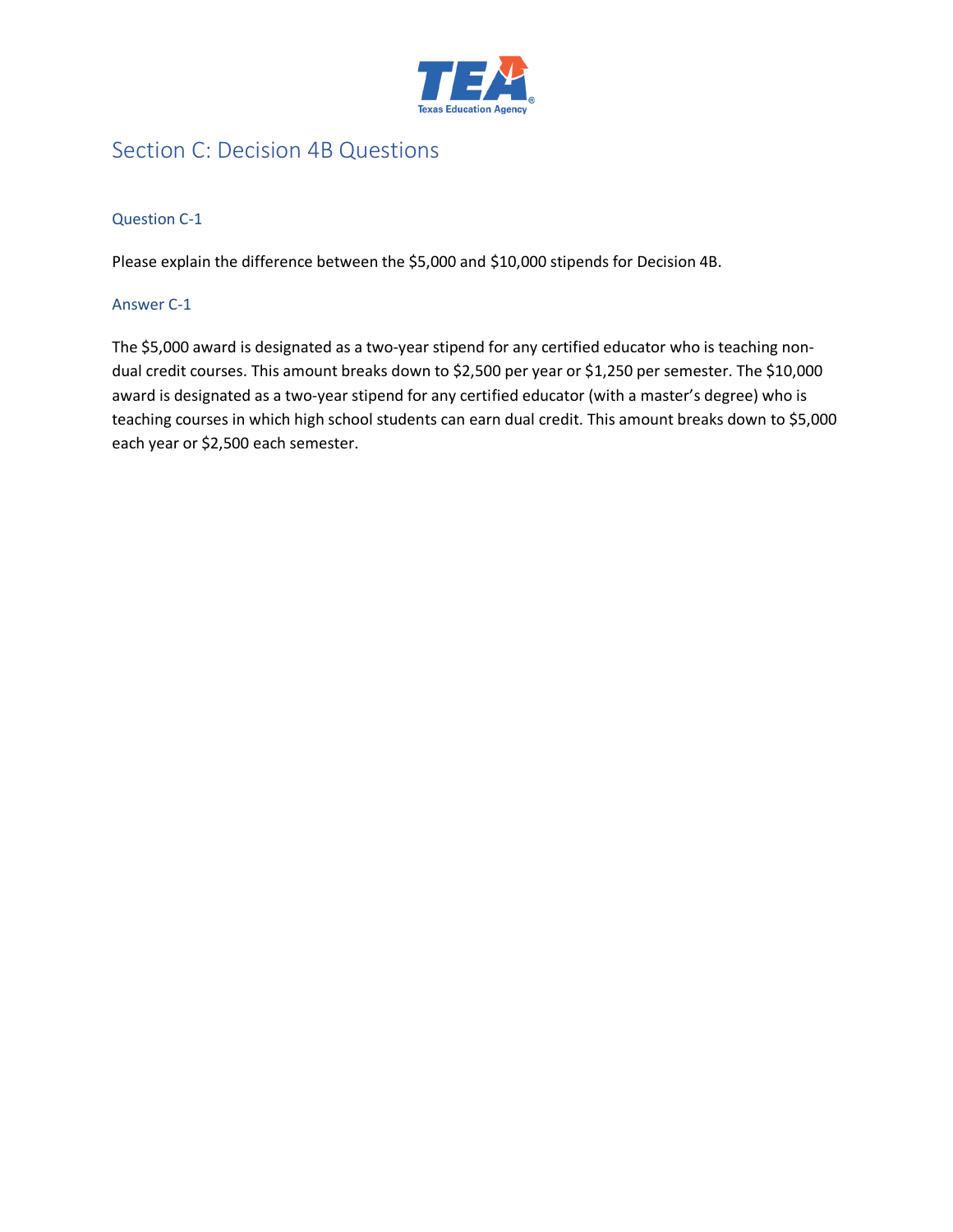

## <span id="page-7-0"></span>Section D: Decision 4C Questions

#### Question D-1

Who provided the curriculum for the Education and Training courses?

#### Answer D-1

The TEA is partnering with a vendor to develop high quality instructional materials for the Education & Training courses. Feedback from internal reviewers, subject-matter experts, and Texas Education and Training teachers is incorporated throughout the development of the materials.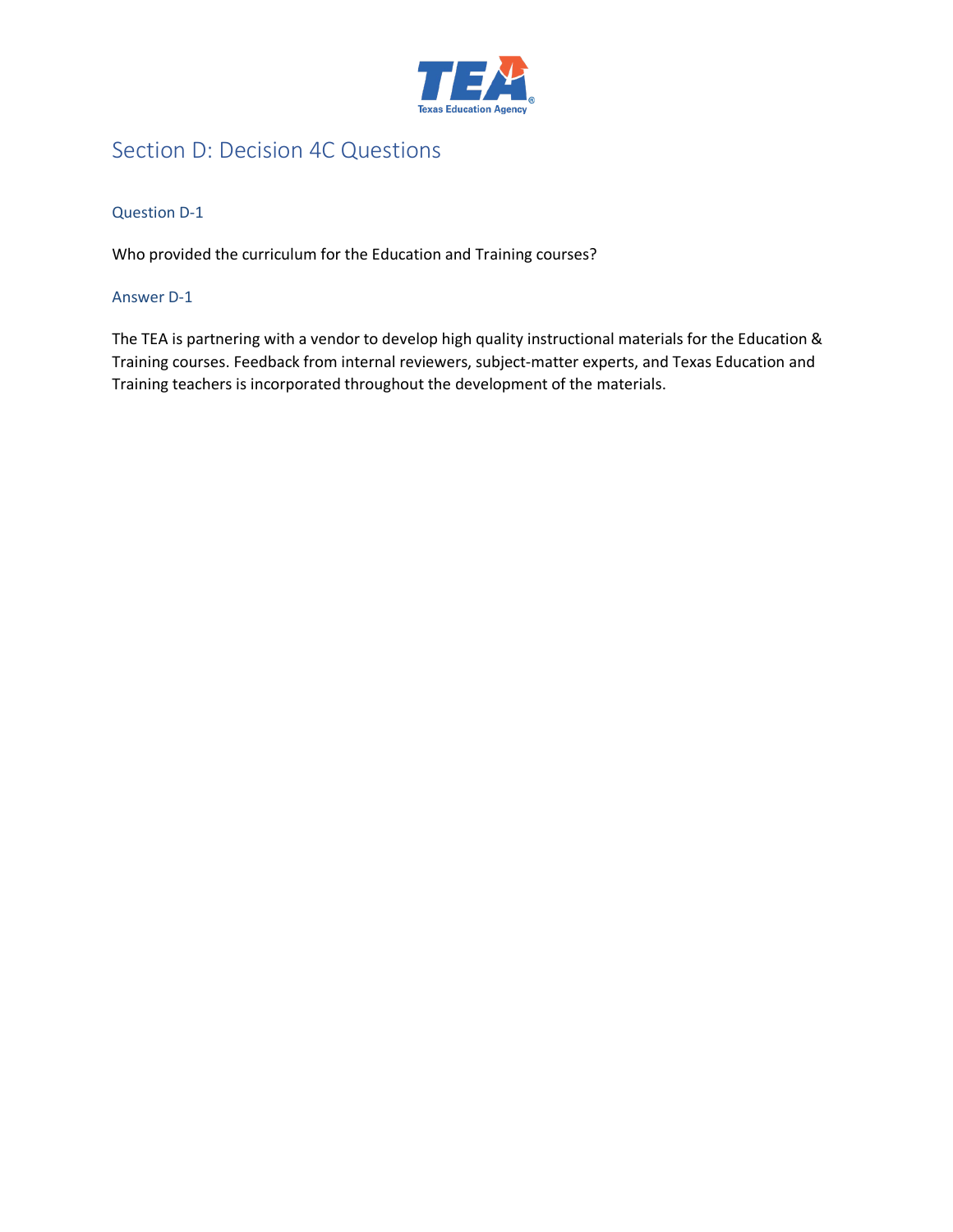

## <span id="page-8-0"></span>Section E: Summer Institute Questions

Question E-1

Who pays for the required Summer Institute?

#### Answer E-1

LEAs are advised to use up to \$3,000 per campus of the total 4C award amount to send teachers and other required or encouraged staff to the institute. Refer to answer E-2 regarding a virtual option for institute.

#### Question E-2

Will Summer Institute be in-person or virtual?

#### Answer E-2

There are two options for participation in the 2022 Summer Institute for the Education & Training Pathway.

Option A: In-Person Institute

- *Dates:* June 27-29, 2022
- *Location:* TBD in the Greater Austin area
- *Details:* This event is capped at the first 400 registrants.

#### Option B: Virtual Institute

- *Dates:* July 18-20, 2022
- *Location:* Virtual (Zoom)
- *Details:* This event is not capped.

#### Confirmation of Participation

- 1. TEA asked all LEAs to complete an institute [preference survey](https://forms.gle/7hwU716Fv2RmkeFg6) before February 11, 2022.
- 2. TEA will approve district participation for in-person or virtual institute by February 25, 2022.
- 3. TEA will communicate approvals and any next steps by February 25, 2022.